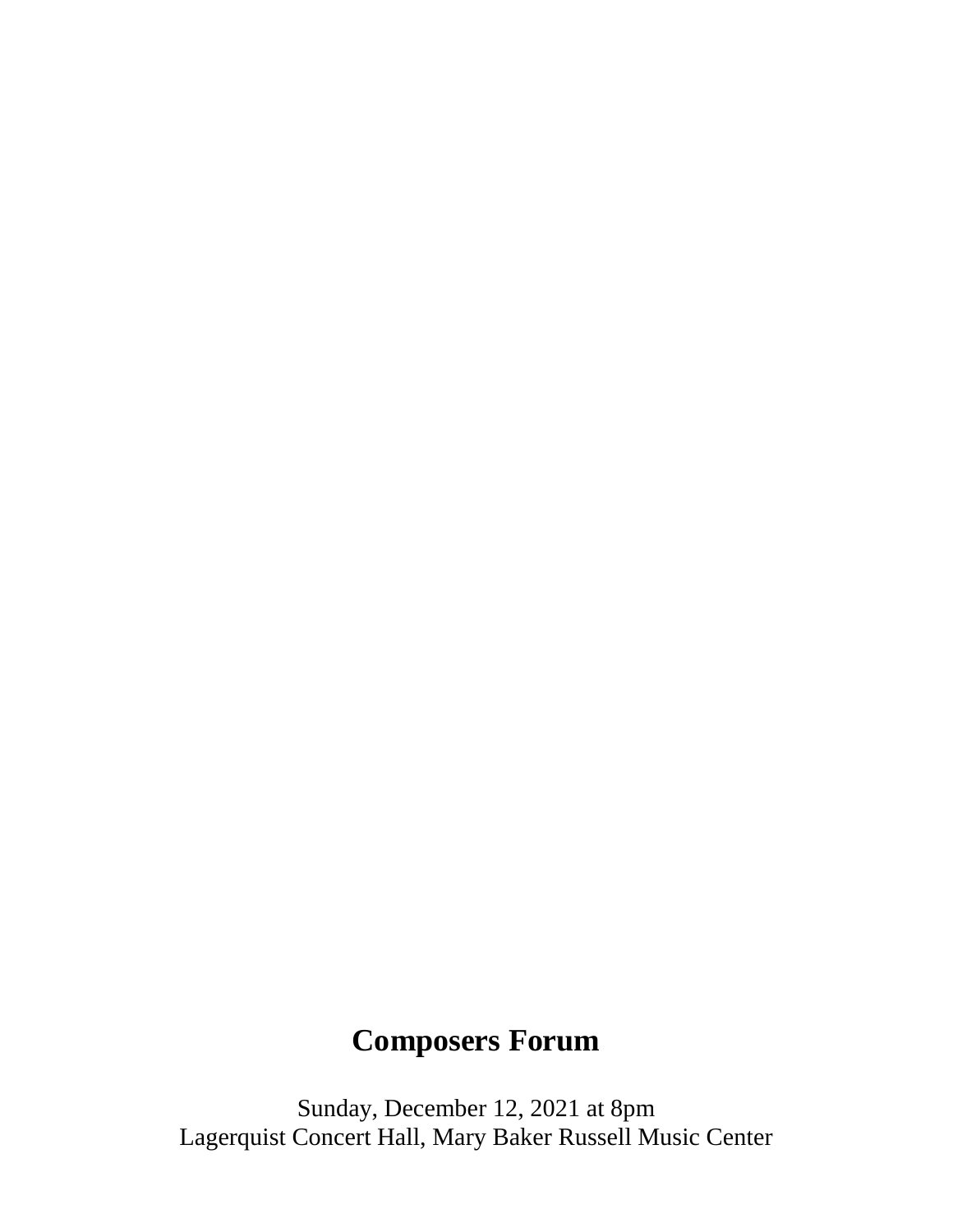## **Composers Forum**

## Gregory Youtz, *director*

Sunday, December 12, 2021 at 8pm Lagerquist Concert Hall, Mary Baker Russell Music Center

Welcome to Lagerquist Concert Hall.

**Masks must be worn at all times while indoors and for the duration of the performance.**

Please disable the audible signal on all watches and cellular phones for the duration of the concert. Use of cameras, recording equipment and all digital devices is not permitted in the concert hall.

## **PROGRAM**

**Flight ............................................................................................................................................................... Jason Parshall** *1. Air*

*2. Space*

*3. Reentry*

Benjamin Martin, *soprano saxophone ●* Josh Green and Denny Corson, *alto saxophones* Marie Morgan and Mitch Huber, *tenor saxophones ●* Aidan Hille, *baritone saxophone*

This three-movement work was inspired by my own interest in minimalism as well as a past composition exercise. The first movement came about through my fascination with layering complex moving lines as heard in *Short Ride in a Fast Machine* by John Adams. The second movement emerged via a compositional exercise where I wrote a short piece for saxophone quartet. In this short exercise, the performers couldn't use their pinky keys. While the final product does involve the use of pinky keys, the resulting sounds from that exercise are what inspired the second movement of this piece. The third movement stands out from the rest as an almost jazz-like minimalism, with the descending eighth note pattern from the first movement returning for the finale.

| Mvt. |  |
|------|--|

Gina Gillie, *horn ●* Olivia Crocker, *piano*

This piece was written in traditional sonata allegro form. It begins with a short piano introduction that is joined by a lyrical melody on the horn. After the first theme is played by the horn the piano echoes it in a transition to the second theme. Once the horn has stated both the first and second themes in the exposition, the piano leads us into the development. In this section you can hear small excerpts from the two themes developed both tonally and rhythmically. The development is followed by the recapitulation, in which we hear the horn play both themes I and II again, this time with extra flourishes of notes. The piece ends with a series of triplets in the horn that build to an energetic finish.

| Isabella Daltoso, <i>mezzo-soprano</i> • Maria-Viktoria Kovalsky, <i>piano</i> |  |
|--------------------------------------------------------------------------------|--|

Lewis Carroll's *A Boat Beneath a Sunny Sky* is a seemingly light and whimsical text about sharing stories while sailing on a boat. While the poem begins in this lighthearted manner, the tone shifts in the third stanza, using the words "die," "fade," and "slain." The images become darker and are indicative of a loss of childhood innocence and naivety. This setting uses a 3/4 time signature to represent the rocking of a boat, as well as to give the piece a false sense of security and youthfulness. Against this 3/4 meter is a hemiola motif, which adds complexity and an element of surprise to what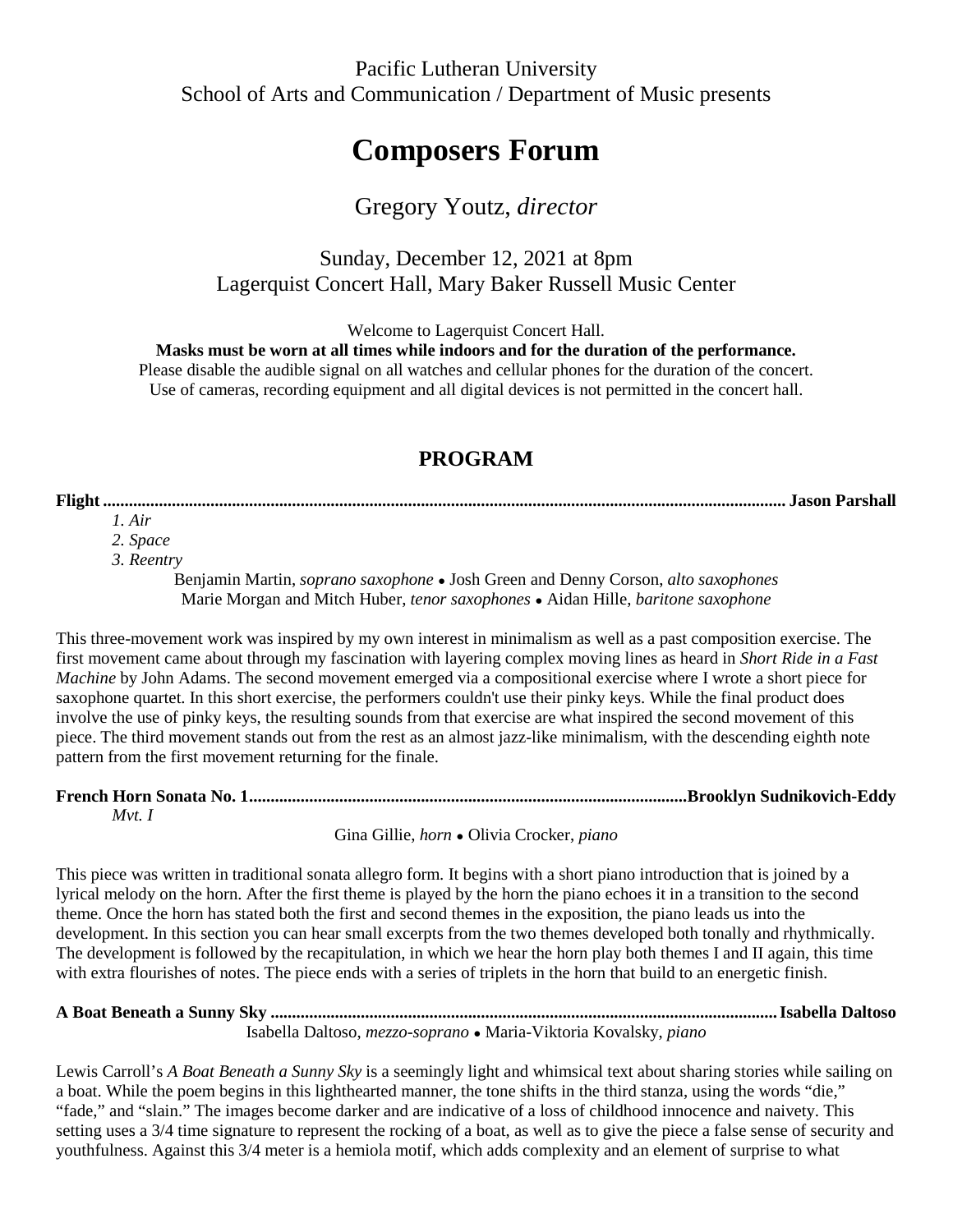otherwise seems quite simple. The dissonance in the piano part increases as the piece goes on, and should feel uneasy in contrast with the soaring vocal line, as if the singer is blissfully unaware that anything is amiss. Like the poem, the music hauntingly quotes from the traditional children's song *Row, Row, Row Your Boat.*

**Autumn Leaves.............................................................................................................................Maria-Viktoria Kovalsky** Isabella Daltoso, *mezzo-soprano ●* Maria-Viktoria Kovalsky, *piano*

This was written first as a poem to comment on the warmth and familiarity of autumn weather with its orange-yellow leaves, only to be contrasted by the harshness of winter laying siege to the forest. This piece uses a lot of repetitive motives to develop and transform the piece from the kind-heartedness of autumn and into the fangs of winter, further aided by intense piano techniques and strong word painting.

**Moonrise ..................................................................................................................................................... Spencer McCray** Thomas Morisada, *tenor ●* Fiona Ashton-Knochel, *piano*

This art song began its life several years ago as a simple outline and sketch and became an exercise in revision and detailing. *Moonrise* was inspired by nocturnes, short dream-like compositions evocative of the night. The piece makes heavy use of the Phrygian mode and shifting time signatures to achieve that feeling of dreaming.

**Skye Boat Song...................................................................................... Harold Boulton (1859-1935) and A. C. MacLeod** arr. Maggie Sheldon

> Kaila Harris and Emily Miller, *sopranos*  Nora Davis, Rachael Saylors, and Zoe Salyer, *altos* Quinlan Shick, Joel Barkman, and Dylan Patrick, *basses* Maggie Sheldon, *conductor*

*Skye Boat Song* is a traditional Scottish tune by Boulton and MacLeod first published in 1884. This arrangement attempts to express the sadness and mourning of fallen warriors while also attempting to capture the character of our hero, Bonnie Prince Charlie, which is the governing energy of the song. This choral piece is intended to challenge young singers with new skills such as a cappella singing, descants, 6/8 time and three-part singing. It's a flexible SAB arrangement and can accommodate a variety of different options for secondary level choral music educators.

**Dirge Without Music .................................................................................................................................... Henry Hossner**

Arthur Keast, *baritone ●* Darek Solomon, *trumpet ●* Kiah Miller, *trombone* Joy Han and Noatak Post, *violins ●* Abbie Foulon, *viola ●* Nathaniel Bratcher, *cello* Caroline Bergren, *conductor*

*Dirge Without Music* was written in the Spring of 2021. The text was written by Edna St. Vincent Millay. I started out by analyzing the text, figuring out which words were stressed, or otherwise important. I then developed a vocal line, placing the stressed or important words on the downbeat. I decided that a pounding dissonant chord would complement the intensity of the poem, bringing to mind the "Auguries of Spring" passage from Stravinsky's ballet *The Rite of Spring*.

**Snake River Suite................................................................................................................................................Josh Hansel**

*i. Headwaters ii. Idaho iii. Hells Canyon iv. Pacific*

Josh Hansel, *percussion*

The inspiration for this suite for solo percussion came from my years growing up in Idaho and my love of the Snake River and the landscapes which surround it. Each movement represents a different section of river, starting at the origin in Wyoming and ending with the water's drainage into the Pacific via the Columbia River. For each movement, I chose different percussion instruments to represent the river's behavior and the adjacent land in the specific area. *Headwaters* is performed on drums, representing the turbulent and fast-moving water found in the often-rafted waters in Wyoming. *Idaho* is performed on marimba to provide a calmer feel for the gentler slopes of the Snake River Plain. *Hells Canyon* is performed on metals to represent the harsh topography of Hells Canyon, a canyon that is deeper than the Grand Canyon.